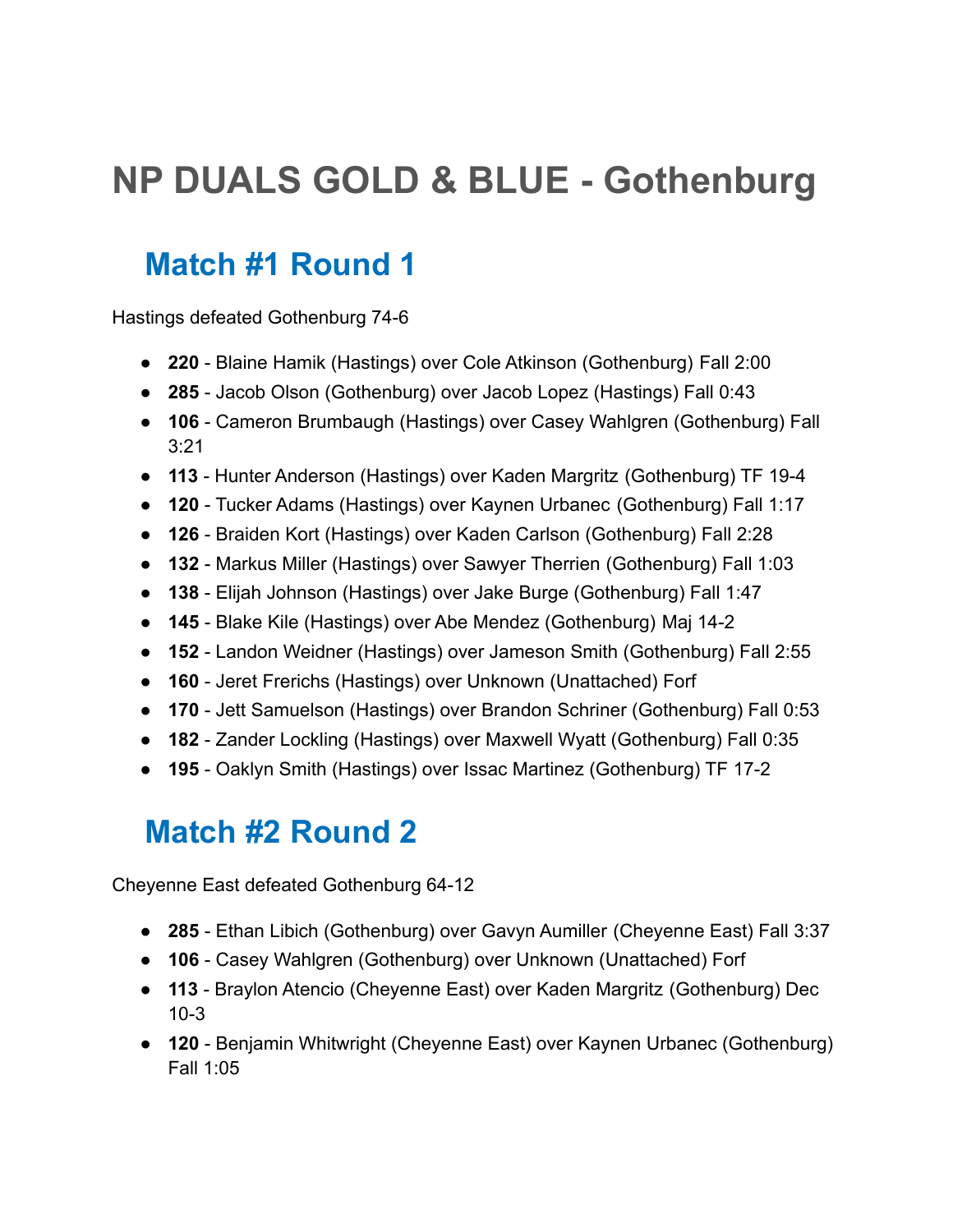- **126** Kolby Williams (Cheyenne East) over Kaden Carlson (Gothenburg) Fall 1:01
- **132** Liam Fox (Cheyenne East) over Ty Kreis (Gothenburg) Fall 2:19
- **138** Braxden Stewart (Cheyenne East) over Austen Chestnutt (Gothenburg) Fall 3:47
- **145** Tyler Dorrell (Cheyenne East) over Abe Mendez (Gothenburg) Fall 1:48
- **152** Cade Pugh (Cheyenne East) over Jameson Smith (Gothenburg) Maj 11-2
- **160** Colby Olson (Cheyenne East) over Unknown (Unattached) Forf
- **170** Seth Scott (Cheyenne East) over Brandon Schriner (Gothenburg) Fall 1:41
- **182** Trevor Eldridge (Cheyenne East) over Maxwell Wyatt (Gothenburg) Fall 0:50
- **195** Dominic Lopez (Cheyenne East) over Issac Martinez (Gothenburg) Dec 6-1
- **220** RJ Pino (Cheyenne East) over Cole Atkinson (Gothenburg) Fall 0:23

#### **Match #3 Round 3**

Gothenburg defeated Alliance 54-30

- **106** Jackson Bailey (Alliance) over Casey Wahlgren (Gothenburg) Fall 3:34
- **113** Kaden Margritz (Gothenburg) over Ryan Swanson (Alliance) Fall 1:17
- **120** Tory Picket Pin (Alliance) over Kaynen Urbanec (Gothenburg) Fall 1:22
- **126** Benjamin Cassatt-Reina (Alliance) over Kaden Carlson (Gothenburg) Fall 1:54
- **132** Sawyer Therrien (Gothenburg) over John Cotton (Alliance) Fall 0:22
- **138** Jarron Santos (Alliance) over Jake Burge (Gothenburg) Fall 5:34
- **145** Abe Mendez (Gothenburg) over Matthew Moomey (Alliance) Fall 1:04
- **152** Jameson Smith (Gothenburg) over Zane Stoike (Alliance) Fall 2:55
- **160** Brendan Watt (Alliance) over Unknown (Unattached) Forf
- **170** Brandon Schriner (Gothenburg) over Unknown (Unattached) Forf
- **182** Maxwell Wyatt (Gothenburg) over Unknown (Unattached) Forf
- **195** Issac Martinez (Gothenburg) over Unknown (Unattached) Forf
- **220** Cole Atkinson (Gothenburg) over Matthias Benzel (Alliance) Fall 1:02
- **285** Jacob Olson (Gothenburg) over Unknown (Unattached) Forf

## **Match #4 Consolation Bracket**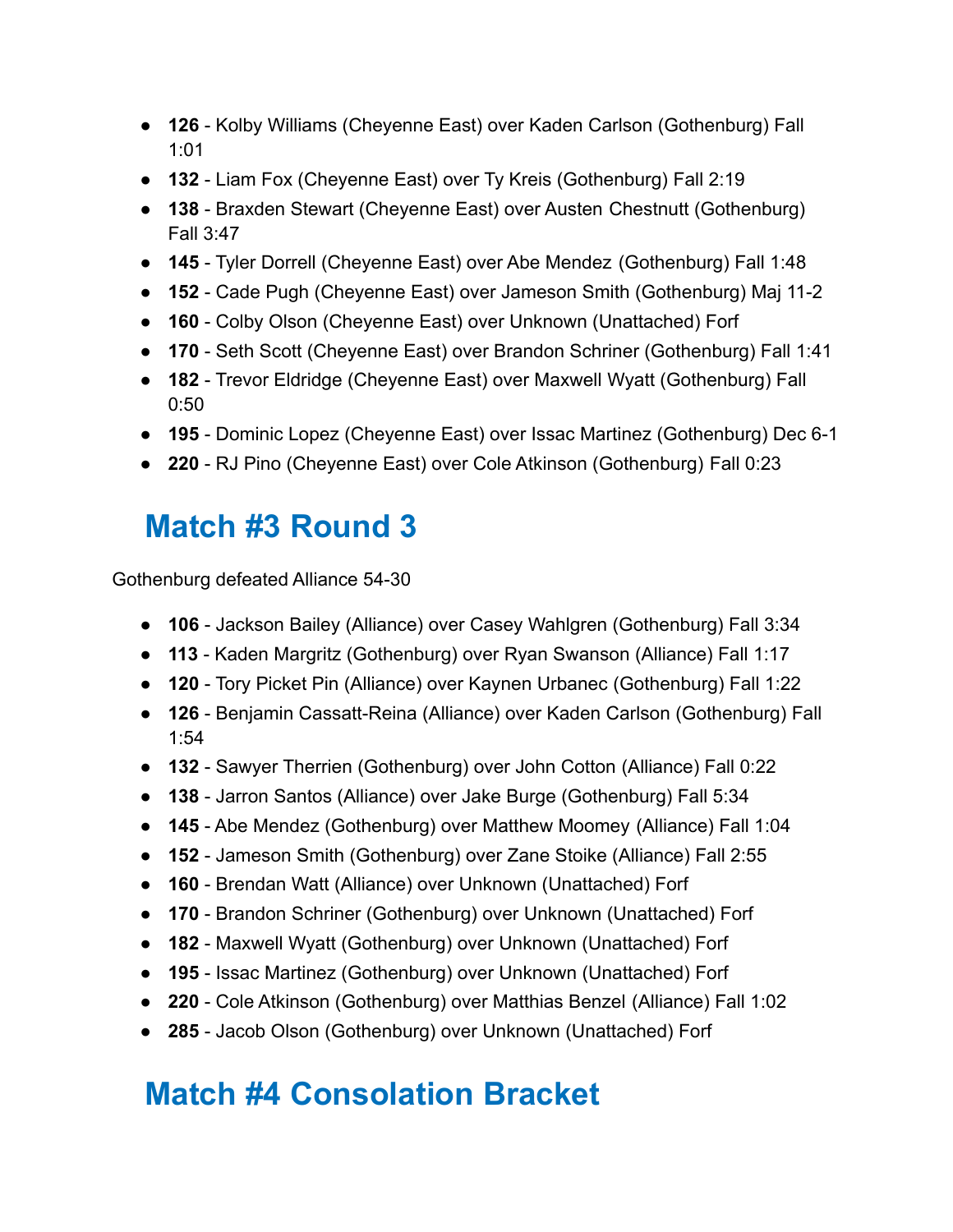Gothenburg defeated McCook 57-21

- **113** Kaden Margritz (Gothenburg) over Carter Hartwell (McCook) Fall 0:40
- **120** Jullian Stiver (McCook) over Kaynen Urbanec (Gothenburg) Fall 1:24
- **126** Jack Siegfried (McCook) over Kaden Carlson (Gothenburg) Dec 9-5
- **132** Sawyer Therrien (Gothenburg) over Weston Walgren (McCook) Fall 2:08
- **138** Ty Kreis (Gothenburg) over Wyatt Meyers (McCook) Fall 1:20
- **145** Austen Chestnutt (Gothenburg) over Unknown (Unattached) Forf
- **152** Abe Mendez (Gothenburg) over Layten Bortner (McCook) Fall 2:48
- **160** Jameson Smith (Gothenburg) over Davien Hanson (McCook) Fall 0:14
- **170** Alex Anthony (McCook) over Unknown (Unattached) Forf
- **182** Brandon Schriner (Gothenburg) over Unknown (Unattached) Forf
- **195** Issac Martinez (Gothenburg) over Layton Carpenter (McCook) Dec 6-5
- **220** Jose Campos (McCook) over Cole Atkinson (Gothenburg) Fall 1:01
- **285** Jacob Olson (Gothenburg) over Unknown (Unattached) Forf
- **106** Casey Wahlgren (Gothenburg) over Unknown (Unattached) Forf

# **Match #5 5th Place Match**

Lincoln High defeated Gothenburg 42-36

- **120** Diego Buerer-Martinez (Lincoln High) over Kaynen Urbanec (Gothenburg) Fall 3:31
- **126** Victor Perez (Lincoln High) over Kaden Carlson (Gothenburg) Fall 0:59
- **132** Sawyer Therrien (Gothenburg) over Unknown (Unattached) Forf
- **138** Thaw Kwa (Lincoln High) over Jake Burge (Gothenburg) Fall 1:40
- **145** Abe Mendez (Gothenburg) over Jesse Cruse (Lincoln High) Dec 9-2
- **152** Palmer Hamric (Lincoln High) over Jameson Smith (Gothenburg) Fall 3:21
- **160** Kpu Lu (Lincoln High) over Unknown (Unattached) Forf
- **170** Brandon Schriner (Gothenburg) over Unknown (Unattached) Forf
- **182** Denzel Lee (Lincoln High) over Unknown (Unattached) Forf
- **195** Issac Martinez (Gothenburg) over Unknown (Unattached) Forf
- **220** Trevor Dragoo (Lincoln High) over Cole Atkinson (Gothenburg) Fall 1:04
- **285** Ethan Libich (Gothenburg) over Seth Schultz (Lincoln High) Fall 0:40
- **106** Casey Wahlgren (Gothenburg) over Unknown (Unattached) Forf